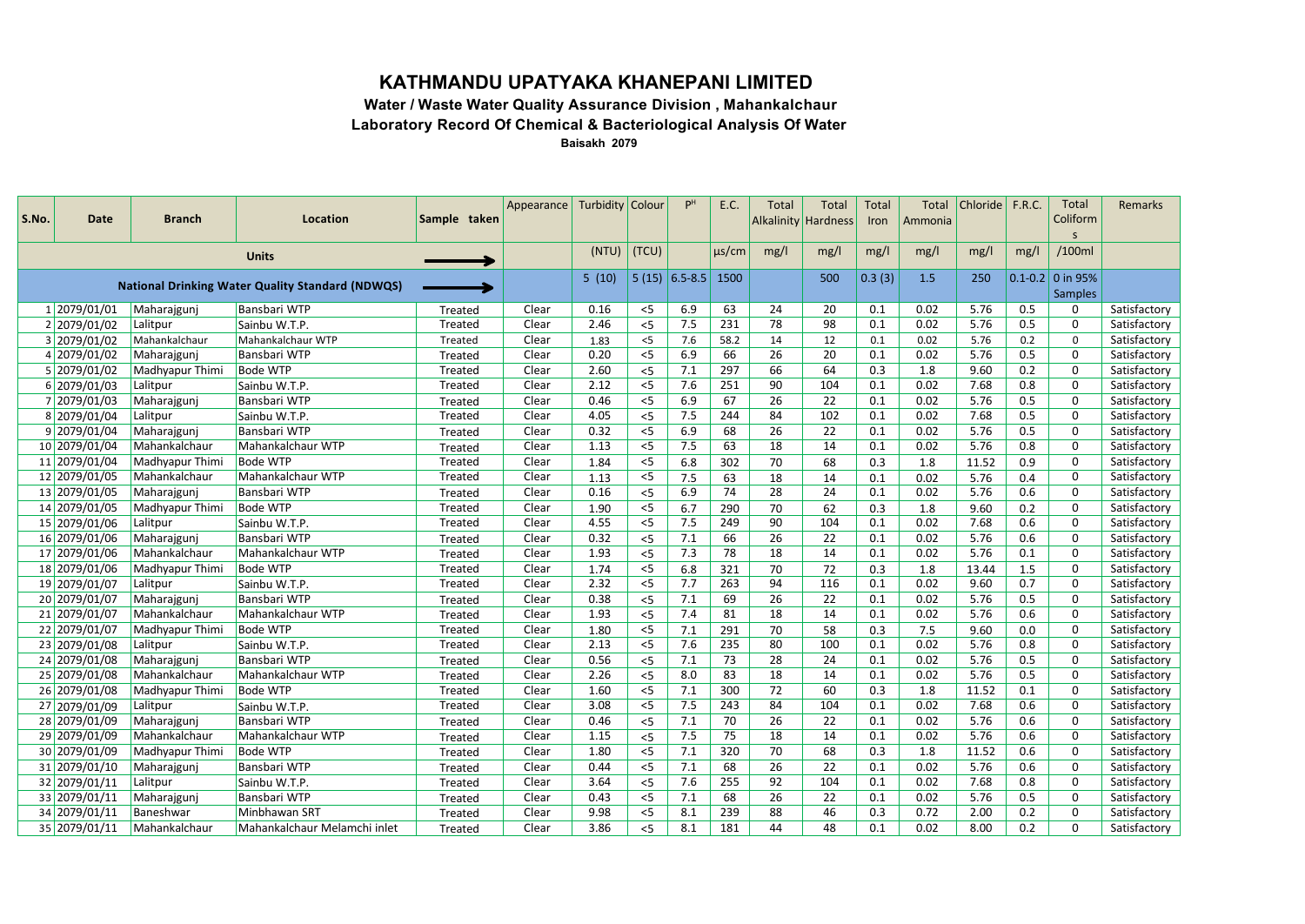| 36 2079/01/11 | Chetrapati                 | <b>Balaju SRT</b>             | Treated | Clear | 0.64 | $<$ 5          | 7.4 | 521             | 160             | 220 | 0.1 | 0.02 | 6.00  | 0.2  | $\mathbf 0$    | Satisfactory |
|---------------|----------------------------|-------------------------------|---------|-------|------|----------------|-----|-----------------|-----------------|-----|-----|------|-------|------|----------------|--------------|
| 37 2079/01/11 | Tripureshwar               | Anamnagar SRT                 | Treated | Clear | 1.10 | $<$ 5          | 7.5 | 88              | 18              | 16  | 0.1 | 0.02 | 6.00  | 0.2  | 0              | Satisfactory |
| 38 2079/01/11 | Lalitpur                   | Khumaltar SRT                 | Treated | Clear | 4.30 | $<$ 5          | 8.1 | 236             | 60              | 16  | 0.2 | 0.02 | 6.00  | 0.1  | 0              | Satisfactory |
| 39 2079/01/11 | Mahankalchaur              | Mahankalchaur WTP             | Treated | Clear | 7.50 | $<$ 5          | 8.1 | 79              | 14              | 12  | 0.1 | 0.02 | 5.76  | 0.4  | 0              | Satisfactory |
| 40 2079/01/11 | Mahankalchaur              | Mahankalchaur Melamchi outlet | Treated | Clear | 0.70 | $<$ 5          | 8.1 | 135             | 40              | 44  | 0.1 | 0.02 | 8.00  | 0.1  | 0              | Satisfactory |
| 41 2079/01/11 | Madhyapur Thimi            | <b>Bode WTP</b>               | Treated | Clear | 2.58 | $<$ 5          | 6.9 | 301             | 68              | 68  | 0.3 | 1.8  | 11.52 | 0.2  | 0              | Satisfactory |
| 42 2079/01/12 | Mahankalchaur              | Mahankalchaur WTP             | Treated | Clear | 2.40 | $< 5$          | 7.6 | 66              | 18              | 14  | 0.1 | 0.02 | 6.00  | 0.2  | 0              | Satisfactory |
| 43 2079/01/12 | Lalitpur                   | Sainbu W.T.P.                 | Treated | Clear | 1.41 | $<$ 5          | 7.6 | 265             | 96              | 118 | 0.1 | 0.02 | 9.60  | 0.5  | 0              | Satisfactory |
| 44 2079/01/12 | Maharajgunj                | <b>Bansbari WTP</b>           | Treated | Clear | 0.33 | $\overline{5}$ | 7.1 | 73              | 26              | 22  | 0.1 | 0.02 | 5.76  | 0.5  | 0              | Satisfactory |
| 45 2079/01/12 | Mahankalchaur              | Mahankalchaur Melamchi inlet  | Treated | Clear | 1.70 | $< 5$          | 8.1 | 133             | 34              | 30  | 0.1 | 0.02 | 6.00  | 0.2  | 0              | Satisfactory |
| 46 2079/01/12 | Mahankalchaur              | Mahankalchaur Melamchi outlet | Treated | Clear | 1.20 | $<$ 5          | 7.7 | 123             | 32              | 28  | 0.1 | 0.02 | 6.00  | 0.2  | $\mathbf 0$    | Satisfactory |
| 47 2079/01/12 | Mahankalchaur              | Anamnagar SRT                 | Treated | Clear | 1.00 | $<$ 5          | 7.4 | 126             | $\overline{32}$ | 28  | 0.1 | 0.02 | 0.20  | 0.2  | 0              | Satisfactory |
| 48 2079/01/12 | Mahankalchaur              | Minbhawan SRT                 | Treated | Clear | 1.67 | $<$ 5          | 8.1 | 133             | 34              | 30  | 0.1 | 0.02 | 6.00  | 0.2  | 0              | Satisfactory |
| 49 2079/01/12 | Madhyapur Thimi            | <b>Bode WTP</b>               | Treated | Clear | 2.37 | $<$ 5          | 6.9 | 340             | 70              | 74  | 0.3 | 1.8  | 13.44 | 0.8  | 0              | Satisfactory |
| 50 2079/01/12 | Maharajgunj                | Bansbari inlet                | Treated | Clear | 2.60 | $<$ 5          | 7.6 | 89              | 26              | 30  | 0.1 | 0.02 | 3.84  | 0.2  | 0              | Satisfactory |
| 51 2079/01/12 | Maharajgunj                | Bansbari out                  | Treated | Clear | 2.40 | $<$ 5          | 7.3 | 76              | 26              | 28  | 0.1 | 0.02 | 5.76  | 0.2  | 0              | Satisfactory |
| 52 2079/01/13 | Lalitpur                   | Sainbu W.T.P.                 | Treated | Clear | 1.33 | $<$ 5          | 7.6 | 256             | 92              | 116 | 0.1 | 0.02 | 7.68  | 0.5  | $\overline{0}$ | Satisfactory |
| 53 2079/01/13 | Maharajgunj                | Bansbari WTP                  | Treated | Clear | 0.34 | $\overline{5}$ | 7.1 | 70              | 26              | 22  | 0.1 | 0.02 | 5.76  | 0.6  | $\overline{0}$ | Satisfactory |
| 54 2079/01/13 | Baneshwar                  | Minbhawan SRT                 | Treated | Clear | 0.91 | $\overline{5}$ | 7.0 | 93              | 22              | 26  | 0.1 | 0.02 | 8.00  | 0.8  | $\mathbf 0$    | Satisfactory |
| 55 2079/01/13 | Mahankalchaur              | Mahankalchaur Melamchi inlet  | Treated | Clear | 1.40 | $<$ 5          | 7.0 | 105             | 34              | 28  | 0.1 | 0.02 | 6.00  | 0.2  | $\mathbf 0$    | Satisfactory |
| 56 2079/01/13 | Tripureshwar               | Anamnagar SRT                 | Treated | Clear | 4.17 | $<$ 5          | 7.4 | 121             | 30              | 34  | 0.1 | 0.02 | 6.00  | 0.2  | $\mathbf 0$    | Satisfactory |
| 57 2079/01/13 | Lalitpur                   | Khumaltar SRT                 | Treated | Clear | 0.65 | $\overline{5}$ | 7.9 | 121             | $\overline{38}$ | 40  | 0.1 | 0.02 | 8.00  | 0.3  | 0              | Satisfactory |
| 58 2079/01/13 | Mahankalchaur              | Mahankalchaur WTP             | Treated | Clear | 1.30 | $\overline{5}$ | 8.1 | 69              | $\overline{18}$ | 14  | 0.1 | 0.02 | 8.00  | 0.2  | 0              | Satisfactory |
| 59 2079/01/13 | Mahankalchaur              | Mahankalchaur Melamchi outlet | Treated | Clear | 0.52 | $\overline{5}$ | 8.1 | 115             | 36              | 32  | 0.1 | 0.02 | 8.00  | 0.4  | 0              | Satisfactory |
| 60 2079/01/13 | Mahankalchaur              | Mahankalchaur WTP             | Treated | Clear | 1.30 | $<$ 5          | 8.1 | 69              | 18              | 14  | 0.1 | 0.02 | 6.00  | 0.5  | $\mathbf 0$    | Satisfactory |
| 61 2079/01/13 | Madhyapur Thimi            | <b>Bode WTP</b>               | Treated | Clear | 3.51 | $<$ 5          | 6.7 | 295             | 70              | 64  | 0.3 | 1.8  | 9.60  | 0.1  | 0              | Satisfactory |
| 62 2079/01/13 | Maharajgunj                | Panipokhari inlet             | Treated | Clear | 1.80 | $\overline{5}$ | 7.9 | 81              | 26              | 32  | 0.1 | 0.02 | 5.76  | 0.82 | $\mathbf 0$    | Satisfactory |
| 63 2079/01/13 | Maharajgunj                | Panipokhari out               | Treated | Clear | 1.70 | $<$ 5          | 7.8 | 82              | 26              | 32  | 0.1 | 0.02 | 5.76  | 0.1  | 0              | Satisfactory |
| 64 2079/01/14 | Lalitpur                   | Sainbu W.T.P.                 | Treated | Clear | 1.27 | $<$ 5          | 7.6 | 245             | 84              | 100 | 0.1 | 0.02 | 5.76  | 0.7  | 0              | Satisfactory |
| 65 2079/01/14 | Maharajgunj                | <b>Bansbari WTP</b>           | Treated | Clear | 0.50 | $\overline{5}$ | 7.1 | 69              | 26              | 22  | 0.1 | 0.02 | 5.76  | 0.5  | 0              | Satisfactory |
| 66 2079/01/14 | Baneshwar                  | Minbhawan SRT                 | Treated | Clear | 0.33 | $\overline{5}$ | 8.1 | 116             | 30              | 40  | 0.1 | 0.02 | 2.00  | 0.6  | $\mathbf 0$    | Satisfactory |
| 67 2079/01/14 | Mahankalchaur              | Mahankalchaur Melamchi inlet  | Treated | Clear | 0.59 | $\overline{5}$ | 8.1 | 111             | $\overline{38}$ | 30  | 0.1 | 0.02 | 6.00  | 0.1  | $\pmb{0}$      | Satisfactory |
| 68 2079/01/14 | Madhyapur Thimi            | Tigani SRT                    | Treated | Clear | 8.70 | $\overline{5}$ | 7.1 | 107             | 20              | 38  | 0.1 | 0.02 | 4.00  | 0.3  | 0              | Satisfactory |
| 69 2079/01/14 | Chetrapati                 | <b>Balaju SRT</b>             | Treated | Clear | 1.11 | $\overline{5}$ | 7.5 | 117             | 24              | 40  | 0.1 | 0.02 | 4.00  | 0.4  | $\mathbf 0$    | Satisfactory |
| 70 2079/01/14 | Lalitpur                   | <b>Khumaltar SRT</b>          | Treated | Clear | 1.36 | $< 5$          | 7.8 | 121             | 36              | 30  | 0.1 | 0.02 | 4.00  | 0.5  | 0              | Satisfactory |
| 71 2079/01/14 | Tripureshwar               | Anamnagar SRT                 | Treated | Clear | 1.25 | $<$ 5          | 7.6 | 115             | 26              | 30  | 0.1 | 0.02 | 4.00  | 0.4  | $\pmb{0}$      | Satisfactory |
| 72 2079/01/14 | Chetrapati                 | <b>Balaju SRT</b>             | Treated | Clear | 7.33 | $\overline{5}$ | 7.9 | 126             | 28              | 26  | 0.2 | 0.02 | 4.00  | 0.6  | 0              | Satisfactory |
| 73 2079/01/14 | Mahankalchaur              | Mahankalchaur Melamchi outlet | Treated | Clear | 0.53 | $< 5$          | 8.1 | 99              | 38              | 26  | 0.1 | 0.02 | 4.00  | 0.7  | $\pmb{0}$      | Satisfactory |
| 74 2079/01/14 | Mahankalchaur              | Mahankalchaur WTP             | Treated | Clear | 1.18 | $\overline{5}$ | 7.9 | 68              | 22              | 16  | 0.1 | 0.02 | 4.00  | 0.5  | $\mathbf 0$    | Satisfactory |
| 75 2079/01/14 | Madhyapur Thimi            | <b>Bode WTP</b>               | Treated | Clear | 1.80 | $<$ 5          | 6.8 | 332             | 70              | 72  | 0.3 | 1.8  | 11.52 | 0.8  | $\mathbf 0$    | Satisfactory |
| 76 2079/01/14 | Madhyapur Thimi            | Tigni SRT                     | Treated | Clear | 8.70 | $<$ 5          | 7.1 | 107             | 20              | 38  | 0.1 | 0.02 | 3.84  | 0.1  | $\mathbf 0$    | Satisfactory |
| 77 2079/01/14 | Maharajgunj                | Bansbari in                   | Treated | Clear | 1.79 | $<$ 5          | 7.9 | 76              | 26              | 30  | 0.1 | 0.02 | 4.00  | 0.1  | $\mathbf 0$    | Satisfactory |
| 78 2079/01/14 | Maharajgunj                | Bansbari out                  | Treated | Clear | 2.24 | $<$ 5          | 7.9 | 76              | 26              | 30  | 0.1 | 0.02 | 4.00  | 0.3  | 0              | Satisfactory |
| 79 2079/01/14 | Maharajgunj                | Panipokhari in                | Treated | Clear | 1.54 | 5<             | 8.0 | $\overline{72}$ | 26              | 30  | 0.1 | 0.02 | 4.00  | 0.2  | $\mathbf 0$    | Satisfactory |
| 80 2079/01/14 | Maharajgunj                | Panipokhari out               | Treated | Clear | 2.73 | $<$ 5          | 7.9 | 72              | 26              | 30  | 0.1 | 0.02 | 4.00  | 0.3  | $\pmb{0}$      | Satisfactory |
| 81 2079/01/15 | Lalitpur                   | Sainbu W.T.P.                 | Treated | Clear | 3.33 | $<$ 5          | 7.6 | 227             | 72              | 98  | 0.1 | 0.02 | 5.76  | 0.3  | 0              | Satisfactory |
| 82 2079/01/15 | Maharajgunj                | <b>Bansbari WTP</b>           | Treated | Clear | 0.41 | $< 5$          | 7.1 | 67              | 26              | 22  | 0.1 | 0.02 | 5.76  | 0.5  | 0              | Satisfactory |
| 83 2079/01/15 | Mahankalchaur              | Mahankalchaur WTP             | Treated | Clear | 0.63 | $< 5$          | 8.1 | 61              | 20              | 14  | 0.1 | 0.02 | 6.00  | 0.2  | 0              | Satisfactory |
| 84 2079/01/15 | Chetrapati                 | <b>Balaju SRT</b>             | Treated | Clear | 1.93 | $<$ 5          | 7.5 | 99              | 30              | 28  | 0.1 | 0.02 | 4.00  | 0.2  | 0              | Satisfactory |
| 85 2079/01/15 | Madhyapur Thimi Tigani SRT |                               | Treated | Clear | 1.49 | $<$ 5          | 7.6 | 88              | 20              | 28  | 0.1 | 0.02 | 3.84  | 0.3  | $\Omega$       | Satisfactory |
|               |                            |                               |         |       |      |                |     |                 |                 |     |     |      |       |      |                |              |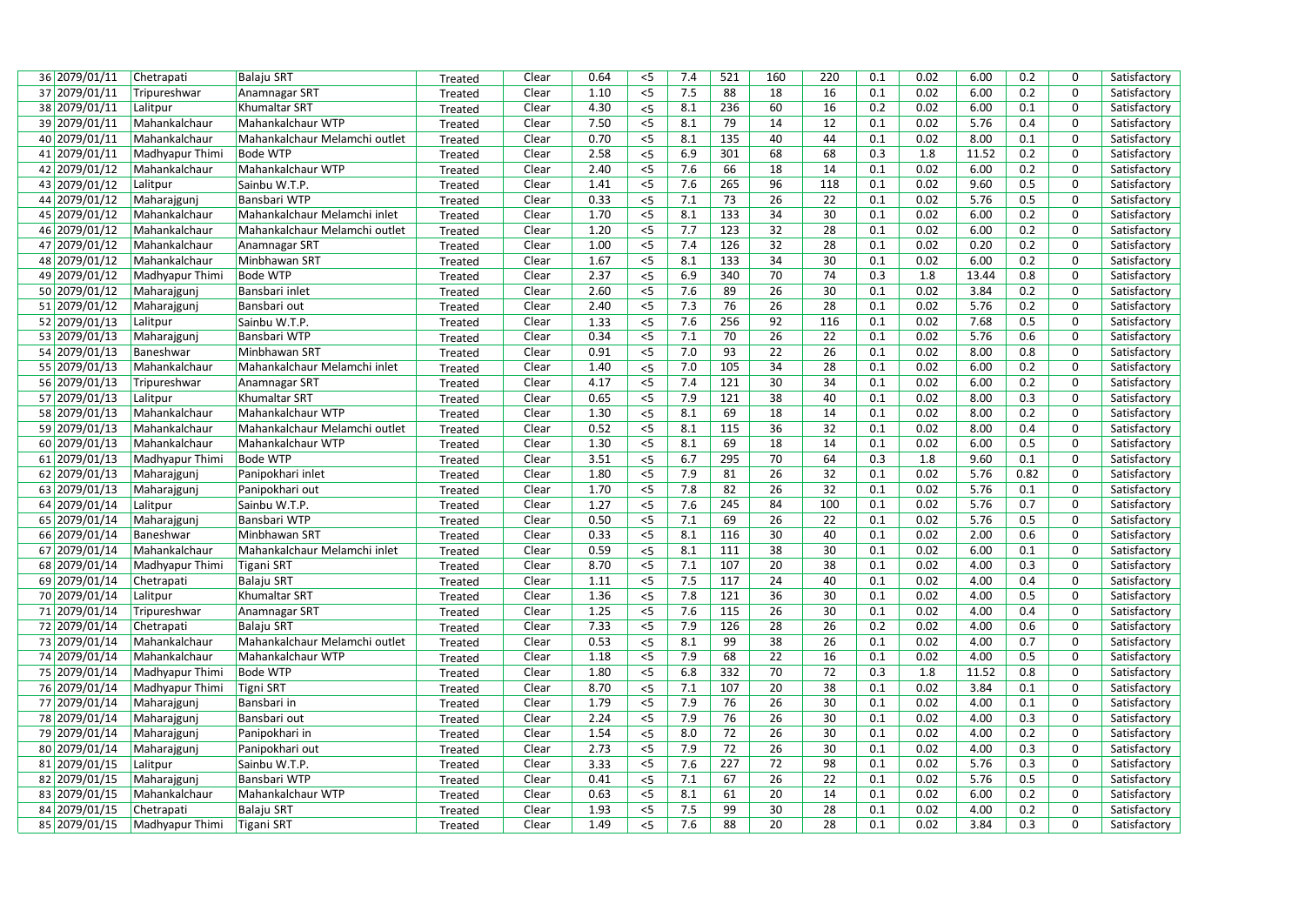| 86 2079/01/15  |                           |                                               |         |                | 0.51 | < 5   | 7.3 | 85  | 26 | 28  | 0.1 | 0.02 | 4.00         | 0.3  | $\mathbf 0$    |              |
|----------------|---------------------------|-----------------------------------------------|---------|----------------|------|-------|-----|-----|----|-----|-----|------|--------------|------|----------------|--------------|
| 87 2079/01/15  | Mahankalchaur<br>Lalitpur | Mahankalchaur Melamchi inlet<br>Khumaltar SRT | Treated | Clear<br>Clear | 1.20 | $<$ 5 | 7.3 | 97  | 30 | 26  | 0.1 | 0.02 | 4.00         | 0.3  | $\mathbf 0$    | Satisfactory |
| 88 2079/01/15  |                           | Minbhawan SRT                                 | Treated |                | 0.40 |       | 8.0 | 90  | 30 | 34  | 0.1 | 0.02 | 6.00         | 0.2  | $\mathbf 0$    | Satisfactory |
|                | Baneshwar                 |                                               | Treated | Clear          |      | $<$ 5 |     |     |    |     |     |      |              |      | $\mathbf 0$    | Satisfactory |
| 89 2079/01/15  | Tripureshwar              | Anamnagar SRT                                 | Treated | Clear          | 0.41 | $<$ 5 | 7.6 | 91  | 30 | 30  | 0.1 | 0.02 | 6.00         | 0.1  |                | Satisfactory |
| 90 2079/01/15  | Mahankalchaur             | Mahankalchaur Melamchi outlet                 | Treated | Clear          | 0.60 | $<$ 5 | 7.1 | 88  | 32 | 26  | 0.1 | 0.02 | 6.00         | 0.7  | $\mathbf 0$    | Satisfactory |
| 91 2079/01/15  | Madhyapur Thimi           | <b>Bode WTP</b>                               | Treated | Clear          | 2.27 | < 5   | 7.1 | 318 | 70 | 68  | 0.3 | 1.8  | 11.52        | 1.0  | $\mathbf 0$    | Satisfactory |
| 92 2079/01/15  | Kritipur                  | Kirtipur outlet                               | Treated | Clear          | 8.74 | $<$ 5 | 8.1 | 113 | 36 | 34  | 0.1 | 0.02 | 4.00         | 0.2  | $\mathbf 0$    | Satisfactory |
| 93 2079/01/15  | Maharajgunj               | Bansbari in                                   | Treated | Clear          | 2.56 | $< 5$ | 7.9 | 69  | 26 | 30  | 0.1 | 0.02 | 5.76         | 0.2  | 0              | Satisfactory |
| 94 2079/01/15  | Maharajgunj               | Bansbari out                                  | Treated | Clear          | 1.92 | $<$ 5 | 7.8 | 68  | 26 | 30  | 0.1 | 0.02 | 5.76         | 0.2  | $\mathbf 0$    | Satisfactory |
| 95 2079/01/15  | Maharajgunj               | Panipokhari in                                | Treated | Clear          | 2.32 | $<$ 5 | 7.9 | 74  | 26 | 30  | 0.1 | 0.02 | 5.76         | 0.37 | $\mathbf 0$    | Satisfactory |
| 96 2079/01/15  | Maharajgunj               | Panipokhari out                               | Treated | Clear          | 1.58 | $< 5$ | 7.9 | 72  | 26 | 30  | 0.1 | 0.02 | 5.76         | 0.14 | $\mathbf 0$    | Satisfactory |
| 97 2079/01/15  | Maharajgunj               | Panipokhari in                                | Treated | Clear          | 1.20 | $<$ 5 | 8.2 | 98  | 26 | 32  | 0.1 | 0.02 | 6.00         | 0.2  | 0              | Satisfactory |
| 98 2079/01/16  | Lalitpur                  | Sainbu W.T.P.                                 | Treated | Clear          | 1.88 | $<$ 5 | 7.8 | 251 | 90 | 104 | 0.1 | 0.02 | 7.68         | 0.5  | $\mathbf 0$    | Satisfactory |
| 99 2079/01/16  | Maharajgunj               | Bansbari WTP                                  | Treated | Clear          | 0.78 | $< 5$ | 7.2 | 66  | 24 | 24  | 0.1 | 0.02 | 5.76         | 0.4  | $\mathbf 0$    | Satisfactory |
| 100 2079/01/16 | Maharajgunj               | Mahankalchaur Melamchi inlet                  | Treated | Clear          | 2.71 | $<$ 5 | 8.0 | 91  | 24 | 30  | 0.1 | 0.02 | 6.00         | 0.8  | $\mathbf 0$    | Satisfactory |
| 101 2079/01/16 | Baneshwar                 | Minbhawan SRT                                 | Treated | Clear          | 0.51 | $< 5$ | 8.1 | 91  | 24 | 30  | 0.1 | 0.02 | 6.00         | 0.4  | $\mathbf 0$    | Satisfactory |
| 102 2079/01/16 | Chetrapati                | <b>Balaju SRT</b>                             | Treated | Clear          | 2.57 | $5$   | 8.1 | 92  | 26 | 30  | 0.1 | 0.02 | 6.00         | 0.5  | $\overline{0}$ | Satisfactory |
| 103 2079/01/16 | Lalitpur                  | Khumaltar SRT                                 | Treated | Clear          | 1.86 | $<$ 5 | 8.2 | 95  | 18 | 30  | 0.1 | 0.02 | 6.00         | 0.1  | $\mathbf 0$    | Satisfactory |
| 104 2079/01/16 | Tripureshwar              | Anamnagar SRT                                 | Treated | Clear          | 1.92 | $< 5$ | 8.1 | 89  | 18 | 26  | 0.1 | 0.02 | 6.00         | 0.2  | $\mathbf 0$    | Satisfactory |
| 105 2079/01/16 | Baneshwar                 | Minbhawan SRT                                 | Treated | Clear          | 3.70 | $<$ 5 | 8.0 | 99  | 24 | 30  | 0.1 | 0.02 | 6.00         | 0.2  | $\mathbf 0$    | Satisfactory |
| 106 2079/01/16 | Madhyapur Thimi           | <b>Tigani SRT</b>                             | Treated | Clear          | 1.17 | $<$ 5 | 7.6 | 82  | 20 | 30  | 0.1 | 0.02 | 3.84         | 0.2  | $\mathbf 0$    | Satisfactory |
| 107 2079/01/16 | Mahankalchaur             | Mahankalchaur WTP                             | Treated | Clear          | 1.78 | $5$   | 8.1 | 56  | 14 | 16  | 0.1 | 0.02 | 6.00         | 0.3  | $\mathbf 0$    | Satisfactory |
| 108 2079/01/16 | Madhyapur Thimi           | <b>Bode WTP</b>                               | Treated | Clear          | 1.33 | $<$ 5 | 7.0 | 286 | 72 | 62  | 0.3 | 1.8  | 9.60         | 0.4  | $\mathbf 0$    | Satisfactory |
| 109 2079/01/16 | Kirtipur                  | Kirtipur outlet                               | Treated | Clear          | 7.48 | $<$ 5 | 8.2 | 114 | 36 | 30  | 0.1 | 0.02 | 8.00         | 0.2  | $\mathbf 0$    | Satisfactory |
| 110 2079/01/16 | Maharajgunj               | Bansbari in                                   | Treated | Clear          | 2.71 | $< 5$ | 7.9 | 66  | 24 | 28  | 0.1 | 0.02 | 5.76         | 0.44 | 0              | Satisfactory |
| 111 2079/01/16 | Maharajgunj               | Bansbari out                                  | Treated | Clear          | 2.41 | $< 5$ | 7.8 | 67  | 24 | 28  | 0.1 | 0.02 | 5.76         | 0.34 | $\mathbf 0$    | Satisfactory |
| 112 2079/01/16 | Maharajgunj               | Panipokhari in                                | Treated | Clear          | 2.60 | 5     | 7.8 | 65  | 24 | 28  | 0.1 | 0.02 | 5.76         | 0.64 | $\mathbf 0$    | Satisfactory |
| 113 2079/01/16 | Maharajgunj               | Panipokhari out                               | Treated | Clear          | 2.22 | $<$ 5 | 7.7 | 65  | 24 | 28  | 0.1 | 0.02 | 5.76         | 0.32 | $\mathbf 0$    | Satisfactory |
| 114 2079/01/17 | Maharajgunj               | Bansbari WTP                                  | Treated | Clear          | 0.76 | $< 5$ | 7.1 | 68  | 26 | 24  | 0.1 | 0.02 | 5.76         | 0.4  | $\mathbf 0$    | Satisfactory |
| 115 2079/01/17 | Mahankalchaur             | Mahankalchaur Melamchi inlet                  | Treated | Clear          | 2.75 | $<$ 5 | 8.2 | 91  | 26 | 40  | 0.1 | 0.02 | 6.00         | 0.2  | $\mathbf 0$    | Satisfactory |
| 116 2079/01/17 | Lalitpur                  | Khumaltar SRT                                 | Treated | Clear          | 1.96 | $< 5$ | 8.1 | 91  | 28 | 42  | 0.1 | 0.02 | 6.00         | 0.3  | $\mathbf 0$    | Satisfactory |
| 117 2079/01/17 | Chetrapati                | <b>Balaju SRT</b>                             | Treated | Clear          | 2.89 | $< 5$ | 8.1 | 128 | 30 | 28  | 0.1 | 0.02 | 6.00         | 0.2  | $\mathbf 0$    | Satisfactory |
| 118 2079/01/17 | Tripureshwar              | Anamnagar SRT                                 | Treated | Clear          | 1.95 | $<$ 5 | 8.2 | 94  | 24 | 28  | 0.1 | 0.02 | 6.00         | 0.4  | 0              | Satisfactory |
| 119 2079/01/17 | Baneshwar                 | Minbhawan SRT                                 | Treated | Clear          | 0.58 | $< 5$ | 8.1 | 92  | 22 | 36  | 0.1 | 0.02 | 8.00         | 0.6  | 0              | Satisfactory |
| 120 2079/01/17 | Madhyapur Thimi           | <b>Tigani SRT</b>                             | Treated | Clear          | 3.20 | $< 5$ | 7.4 | 82  | 20 | 28  | 0.1 | 0.02 | 3.84         | 0.2  | $\mathbf 0$    | Satisfactory |
| 121 2079/01/17 | Mahankalchaur             | Mahankalchaur WTP                             | Treated | Clear          | 9.00 | $< 5$ | 7.5 | 74  | 14 | 18  | 0.1 | 0.02 | 6.00         | 0.4  | 0              | Satisfactory |
| 122 2079/01/17 | Madhyapur Thimi           | <b>Bode WTP</b>                               |         | Clear          | 1.90 | $< 5$ | 6.9 | 299 | 66 | 64  | 0.3 | 1.8  | 11.52        | 0.2  | $\mathbf 0$    | Satisfactory |
| 123 2079/01/17 | Mahankalchaur             | Mahankalchaur Melamchi outlet                 | Treated | Clear          | 2.78 | $<$ 5 | 8.1 | 89  | 26 | 40  | 0.1 | 0.02 | 6.00         | 0.25 | 0              | Satisfactory |
| 124 2079/01/17 | Maharajgunj               | Bansbari in                                   | Treated | Clear          | 2.14 | $<$ 5 | 7.6 | 65  | 22 | 28  | 0.1 | 0.02 | 5.76         | 0.4  | $\mathbf 0$    | Satisfactory |
| 125 2079/01/17 |                           | Bansbari out                                  | Treated |                | 1.82 | $< 5$ | 7.6 | 64  | 22 | 28  | 0.1 | 0.02 |              | 0.27 | $\mathbf 0$    |              |
|                | Maharajgunj               |                                               | Treated | Clear          | 2.86 |       | 7.7 | 65  | 22 | 28  | 0.1 | 0.02 | 5.76<br>5.76 | 0.72 | $\mathbf 0$    | Satisfactory |
| 126 2079/01/17 | Maharajgunj               | Panipokhari in                                | Treated | Clear          |      | $< 5$ |     |     |    |     |     |      |              |      | $\mathbf 0$    | Satisfactory |
| 127 2079/01/17 | Maharajgunj               | Panipokhari out                               | Treated | Clear          | 1.76 | $< 5$ | 7.6 | 66  | 22 | 28  | 0.1 | 0.02 | 5.76         | 0.51 |                | Satisfactory |
| 128 2079/01/18 | Maharajgunj               | Bansbari WTP                                  | Treated | Clear          | 0.93 | $< 5$ | 7.1 | 66  | 24 | 24  | 0.1 | 0.02 | 5.76         | 0.4  | $\mathbf 0$    | Satisfactory |
| 129 2079/01/18 | Baneshwar                 | Minbhawan SRT                                 | Treated | Clear          | 0.59 | $< 5$ | 7.9 | 85  | 22 | 40  | 0.1 | 0.02 | 6.00         | 0.3  | $\mathbf 0$    | Satisfactory |
| 130 2079/01/18 | Mahankalchaur             | Mahankalchaur Melamchi inlet                  | Treated | Clear          | 0.13 | $< 5$ | 8.0 | 84  | 20 | 38  | 0.1 | 0.02 | 6.00         | 0.1  | $\mathbf 0$    | Satisfactory |
| 131 2079/01/18 | Kirtipur                  | Kirtipur inlet                                | Treated | Clear          | 2.60 | $<$ 5 | 8.2 | 95  | 24 | 40  | 0.1 | 0.02 | 6.00         | 0.7  | $\mathbf 0$    | Satisfactory |
| 132 2079/01/18 | Tripureshwar              | Anamnagar SRT                                 | Treated | Clear          | 1.00 | $< 5$ | 8.0 | 88  | 22 | 38  | 0.1 | 0.02 | 6.00         | 0.3  | $\mathbf 0$    | Satisfactory |
| 133 2079/01/18 | Lalitpur                  | Khumaltar SRT                                 | Treated | Clear          | 1.19 | $<$ 5 | 8.0 | 89  | 24 | 40  | 0.1 | 0.02 | 6.00         | 0.3  | $\mathbf 0$    | Satisfactory |
| 134 2079/01/18 | Mahankalchaur             | Mahankalchaur WTP                             | Treated | Clear          | 0.23 | $<$ 5 | 8.0 | 84  | 26 | 40  | 0.1 | 0.02 | 3.84         | 0.2  | $\mathbf 0$    | Satisfactory |
| 135 2079/01/18 | Madhyapur Thimi           | Tigani SRT                                    | Treated | Clear          | 7.20 | $<$ 5 | 7.5 | 74  | 14 | 18  | 0.1 | 0.02 | 6.00         | 0.4  | $\mathbf 0$    | Satisfactory |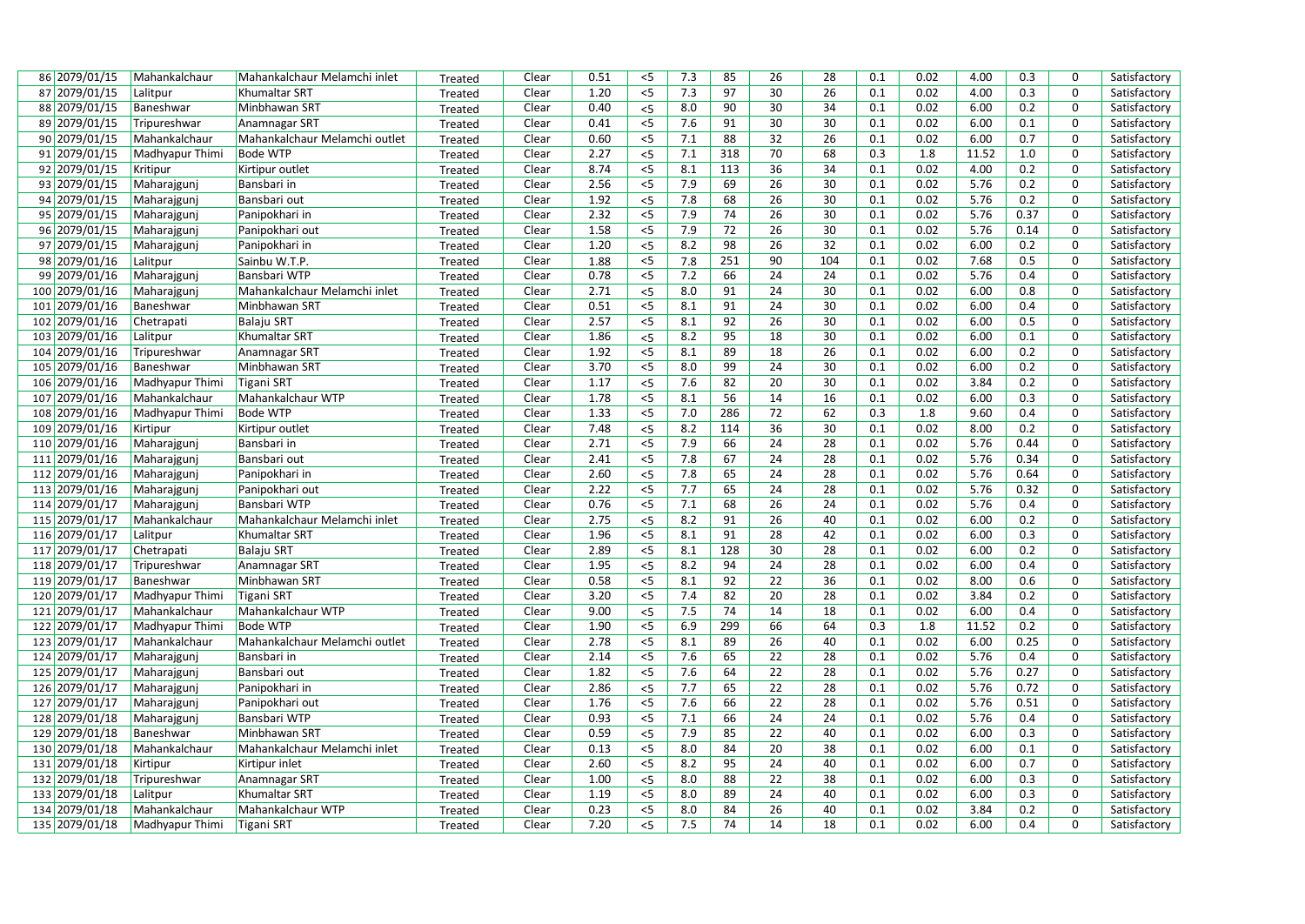| 136 2079/01/18                   | Madhyapur Thimi         | <b>Bode WTP</b>               | Treated            | Clear | 2.50 | $<$ 5 | 7.1 | 298 | 66              | 64  | 0.3 | 1.8  | 11.52 | 0.3  | 0              | Satisfactory                 |
|----------------------------------|-------------------------|-------------------------------|--------------------|-------|------|-------|-----|-----|-----------------|-----|-----|------|-------|------|----------------|------------------------------|
| 137 2079/01/18                   | Maharajgunj             | Bansbari in                   | Treated            | Clear | 1.50 | $<$ 5 | 7.7 | 62  | 22              | 28  | 0.1 | 0.02 | 5.76  | 0.38 | $\Omega$       | Satisfactory                 |
| 138 2079/01/18                   | Maharajgunj             | Bansbari out                  | Treated            | Clear | 1.37 | $<$ 5 | 7.7 | 62  | 22              | 28  | 0.1 | 0.02 | 5.76  | 0.48 | 0              | Satisfactory                 |
| 139 2079/01/18                   | Maharajgunj             | Panipokhari in                | Treated            | Clear | 2.06 | $<$ 5 | 7.7 | 63  | 22              | 28  | 0.1 | 0.02 | 5.76  | 0.22 | 0              | Satisfactory                 |
| 140 2079/01/18                   | Maharajgunj             | Panipokhari out               | Treated            | Clear | 2.56 | $< 5$ | 7.7 | 65  | 22              | 28  | 0.1 | 0.02 | 6.00  | 0.02 | 0              | Satisfactory                 |
| 141 2079/01/19                   | Lalitpur                | Sainbu W.T.P.                 | Treated            | Clear | 3.52 | $<$ 5 | 7.6 | 255 | 92              | 106 | 0.1 | 0.02 | 7.68  | 0.6  | 0              | Satisfactory                 |
| 142 2079/01/19                   | Maharajgunj             | Bansbari WTP                  | Treated            | Clear | 1.40 | $<$ 5 | 7.1 | 66  | 24              | 24  | 0.1 | 0.02 | 5.76  | 0.4  | 0              | Satisfactory                 |
| 143 2079/01/19                   | Mahankalchaur           | Mahankalchaur WTP             | Treated            | Clear | 5.23 | $< 5$ | 7.9 | 71  | 18              | 14  | 0.1 | 0.02 | 6.00  | 0.6  | 0              | Satisfactory                 |
| 144 2079/01/19                   | Tripureshwar            | Anamnagar SRT                 | Treated            | Clear | 0.73 | $< 5$ | 7.9 | 80  | 24              | 36  | 0.1 | 0.02 | 6.00  | 0.3  | $\overline{0}$ | Satisfactory                 |
| 145 2079/01/19                   | Kirtipur                | Kirtipur inlet                | Treated            | Clear | 2.00 | $<$ 5 | 8.2 | 115 | 36              | 32  | 0.1 | 0.02 | 6.00  | 0.1  | $\mathbf 0$    | Satisfactory                 |
| 146 2079/01/19                   | Chetrapati              | <b>Balaju SRT</b>             | Treated            | Clear | 0.71 | $< 5$ | 8.2 | 85  | 24              | 36  | 0.1 | 0.02 | 6.00  | 0.4  | 0              | Satisfactory                 |
| 147 2079/01/19                   | Madhyapur Thimi         | Tigani SRT                    | Treated            | Clear | 0.70 | $< 5$ | 7.3 | 79  | 20              | 36  | 0.1 | 0.02 | 3.84  | 0.1  | 0              | Satisfactory                 |
| 148 2079/01/19                   | Baneshwar               | Minbhawan SRT                 | Treated            | Clear | 0.33 | $< 5$ | 7.7 | 82  | $\overline{22}$ | 36  | 0.1 | 0.02 | 6.00  | 0.4  | $\overline{0}$ | Satisfactory                 |
| 149 2079/01/19                   | Lalitpur                | <b>Khumaltar SRT</b>          | Treated            | Clear | 0.98 | $<$ 5 | 7.7 | 87  | 22              | 38  | 0.1 | 0.02 | 6.00  | 0.3  | 0              | Satisfactory                 |
| 150 2079/01/19                   | Mahankalchaur           | Mahankalchaur Melamchi inlet  | Treated            | Clear | 1.34 | $< 5$ | 7.6 | 83  | 24              | 30  | 0.1 | 0.02 | 6.00  | 0.5  | $\mathbf 0$    | Satisfactory                 |
| 151 2079/01/19                   | Mahankalchaur           | Mahankalchaur Melamchi outlet | Treated            | Clear | 5.03 | $< 5$ | 8.2 | 81  | 24              | 36  | 0.1 | 0.02 | 6.00  | 0.27 | 0              | Satisfactory                 |
| 152 2079/01/19                   | Maharajgunj             | Bansbari in                   | Treated            | Clear | 6.64 | < 5   | 7.8 | 64  | 22              | 28  | 0.1 | 0.02 | 7.68  | 0.18 | 0              | Satisfactory                 |
| 153 2079/01/19                   | Maharajgunj             | Bansbari out                  | Treated            | Clear | 7.78 | $< 5$ | 7.7 | 63  | 22              | 28  | 0.1 | 0.02 | 7.68  | 0.16 | 0              | Satisfactory                 |
| 154 2079/01/19                   | Maharajgunj             | Panipokhari in                | Treated            | Clear | 3.50 | $< 5$ | 7.8 | 65  | 22              | 28  | 0.1 | 0.02 | 5.76  | 0.28 | $\mathbf 0$    | Satisfactory                 |
| 155 2079/01/19                   | Maharajgunj             | Panipokhari out               | Treated            | Clear | 6.64 | $<$ 5 | 7.7 | 62  | $\overline{22}$ | 28  | 0.1 | 0.02 | 5.76  | 0.22 | 0              | Satisfactory                 |
| 156 2079/01/20                   | Maharajgunj             | Bansbari WTP                  | Treated            | Clear | 1.22 | $5$   | 7.1 | 63  | 24              | 24  | 0.1 | 0.02 | 5.76  | 0.4  | $\overline{0}$ | Satisfactory                 |
| 157 2079/01/20                   | Lalitpur                | Khumaltar SRT                 |                    | Clear | 1.01 | $< 5$ | 7.8 | 93  | 24              | 36  | 0.1 | 0.02 | 6.00  | 0.2  | 0              | Satisfactory                 |
| 158 2079/01/20                   | Kirtipur                | Kirtipur inlet                | Treated<br>Treated | Clear | 1.19 | $5$   | 7.0 | 94  | 24              | 36  | 0.1 | 0.02 | 6.00  | 0.3  | 0              | Satisfactory                 |
| 159 2079/01/20                   | Tripureshwar            | Anamnagar SRT                 |                    | Clear | 3.39 | $<$ 5 | 7.2 | 87  | 24              | 36  | 0.1 | 0.02 | 6.00  | 0.2  | 0              | Satisfactory                 |
|                                  |                         | Minbhawan SRT                 | Treated            | Clear | 3.24 | $< 5$ | 7.0 | 87  | 22              | 40  | 0.1 | 0.02 | 6.00  | 0.1  | 0              |                              |
| 160 2079/01/20<br>161 2079/01/20 | Baneshwar<br>Chetrapati | <b>Balaju SRT</b>             | Treated            | Clear | 1.86 |       | 7.8 | 91  | 22              | 40  | 0.1 | 0.02 | 6.00  | 0.3  | 0              | Satisfactory<br>Satisfactory |
|                                  |                         | Mahankalchaur WTP             | Treated            |       | 9.82 | $<$ 5 |     | 96  | 22              | 26  | 0.1 |      |       | 0.8  | 0              |                              |
| 162 2079/01/20                   | Mahankalchaur           |                               | Treated            | Clear |      | $< 5$ | 6.7 |     |                 |     |     | 0.02 | 6.00  |      |                | Satisfactory                 |
| 163 2079/01/20                   | Mahankalchaur           | Mahankalchaur Melamchi inlet  | Treated            | Clear | 8.20 | $< 5$ | 6.7 | 83  | 24              | 36  | 0.1 | 0.02 | 6.00  | 0.2  | 0              | Satisfactory                 |
| 164 2079/01/20                   | Madhyapur Thimi         | <b>Tigani SRT</b>             | Treated            | Clear | 1.33 | $<$ 5 | 7.3 | 96  | 20              | 36  | 0.1 | 0.02 | 3.84  | 0.1  | 0              | Satisfactory                 |
| 165 2079/01/20                   | Madhyapur Thimi         | <b>Bode WTP</b>               | Treated            | Clear | 2.46 | $< 5$ | 6.7 | 295 | 70              | 64  | 0.3 | 1.8  | 11.52 | 0.1  | $\pmb{0}$      | Satisfactory                 |
| 166 2079/01/20                   | Mahankalchaur           | Mahankalchaur Melamchi outlet | Treated            | Clear | 7.88 | $< 5$ | 6.9 | 89  | 22              | 30  | 0.1 | 0.02 | 6.00  | 0.2  | 0              | Satisfactory                 |
| 167 2079/01/20                   | Maharajguni             | Bansbari in                   | Treated            | Clear | 4.57 | $< 5$ | 7.7 | 62  | 22              | 28  | 0.1 | 0.02 | 7.68  | 0.17 | 0              | Satisfactory                 |
| 168 2079/01/20                   | Maharajgunj             | Bansbari out                  | Treated            | Clear | 4.80 | $< 5$ | 7.7 | 61  | 22              | 28  | 0.1 | 0.02 | 7.68  | 0.13 | 0              | Satisfactory                 |
| 169 2079/01/20                   | Maharajgunj             | Panipokhari in                | Treated            | Clear | 9.27 | $<$ 5 | 7.8 | 63  | 22              | 28  | 0.1 | 0.02 | 7.68  | 0.34 | 0              | Satisfactory                 |
| 170 2079/01/20                   | Maharajgunj             | Panipokhari out               | Treated            | Clear | 7.07 | $<$ 5 | 7.7 | 63  | 22              | 28  | 0.1 | 0.02 | 7.68  | 0.2  | $\mathbf 0$    | Satisfactory                 |
| 171 2079/01/21                   | Lalitpur                | Sainbu W.T.P.                 | Treated            | Clear | 1.48 | $< 5$ | 7.6 | 231 | 78              | 98  | 0.1 | 0.02 | 5.76  | 0.7  | 0              | Satisfactory                 |
| 172 2079/01/21                   | Maharajgunj             | Bansbari WTP                  | Treated            | Clear | 1.07 | $< 5$ | 7.3 | 65  | 22              | 24  | 0.1 | 0.02 | 5.76  | 0.3  | 0              | Satisfactory                 |
| 173 2079/01/21                   | Mahankalchaur           | Mahankalchaur inlet           | Treated            | Clear | 2.66 | $< 5$ | 7.6 | 80  | 20              | 24  | 0.1 | 0.02 | 6.00  | 0.3  | $\pmb{0}$      | Satisfactory                 |
| 174 2079/01/21                   | Chetrapati              | <b>Balaju SRT</b>             | Treated            | Clear | 1.95 | $<$ 5 | 6.3 | 83  | 24              | 34  | 0.1 | 0.02 | 6.00  | 0.2  | 0              | Satisfactory                 |
| 175 2079/01/21                   | Kirtipur                | <b>Kirtipur SRT</b>           | Treated            | Clear | 2.30 | $<$ 5 | 7.1 | 88  | 24              | 36  | 0.1 | 0.02 | 6.00  | 0.4  | $\pmb{0}$      | Satisfactory                 |
| 176 2079/01/21                   | Lalitpur                | <b>Khumaltar SRT</b>          | Treated            | Clear | 0.58 | $< 5$ | 6.7 | 87  | 36              | 40  | 0.1 | 0.02 | 6.00  | 0.2  | $\mathbf 0$    | Satisfactory                 |
| 177 2079/01/21                   | Baneshwar               | Minbhawan SRT                 | Treated            | Clear | 1.23 | $< 5$ | 7.2 | 83  | 32              | 34  | 0.1 | 0.02 | 2.00  | 0.2  | $\mathbf 0$    | Satisfactory                 |
| 178 2079/01/21                   | Tripureshwar            | Anamnagar SRT                 | Treated            | Clear | 0.72 | $< 5$ | 6.7 | 81  | 30              | 24  | 0.1 | 0.02 | 6.00  | 0.2  | 0              | Satisfactory                 |
| 179 2079/01/21                   | Mahankalchaur           | Mahankalchaur WTP             | Treated            | Clear | 2.34 | $<$ 5 | 7.6 | 80  | 20              | 24  | 0.1 | 0.02 | 6.00  | 0.2  | 0              | Satisfactory                 |
| 180 2079/01/21                   | Madhyapur Thimi         | Tigani SRT                    | Treated            | Clear | 0.80 | $< 5$ | 7.3 | 81  | 20              | 34  | 0.1 | 0.02 | 5.76  | 0.2  | 0              | Satisfactory                 |
| 181 2079/01/21                   | Maharajgunj             | Bansbari inlet                | Treated            | Clear | 1.30 | $<$ 5 | 7.7 | 61  | 20              | 28  | 0.1 | 0.02 | 5.76  | 0.2  | 0              | Satisfactory                 |
| 182 2079/01/21                   | Maharajgunj             | Panipokhari inlet             | Treated            | Clear | 2.53 | $<$ 5 | 7.7 | 62  | 20              | 28  | 0.1 | 0.02 | 5.76  | 0.2  | $\mathbf 0$    | Satisfactory                 |
| 183 2079/01/21                   | Mahankalchaur           | Mahankalchaur Melamchi outlet | Treated            | Clear | 0.87 | $< 5$ | 6.8 | 86  | 30              | 34  | 0.1 | 0.02 | 6.00  | 0.3  | 0              | Satisfactory                 |
| 184 2079/01/21                   | Madhyapur Thimi         | <b>Bode WTP</b>               | Treated            | Clear | 1.70 | $<$ 5 | 6.8 | 309 | 70              | 68  | 0.3 | 1.8  | 11.52 | 0.8  | 0              | Satisfactory                 |
| 185 2079/01/21                   | Maharajgunj             | Bansbari outlet               | Treated            | Clear | 1.91 | $<$ 5 | 7.7 | 60  | 20              | 28  | 0.1 | 0.02 | 5.76  | 0.4  | $\Omega$       | Satisfactory                 |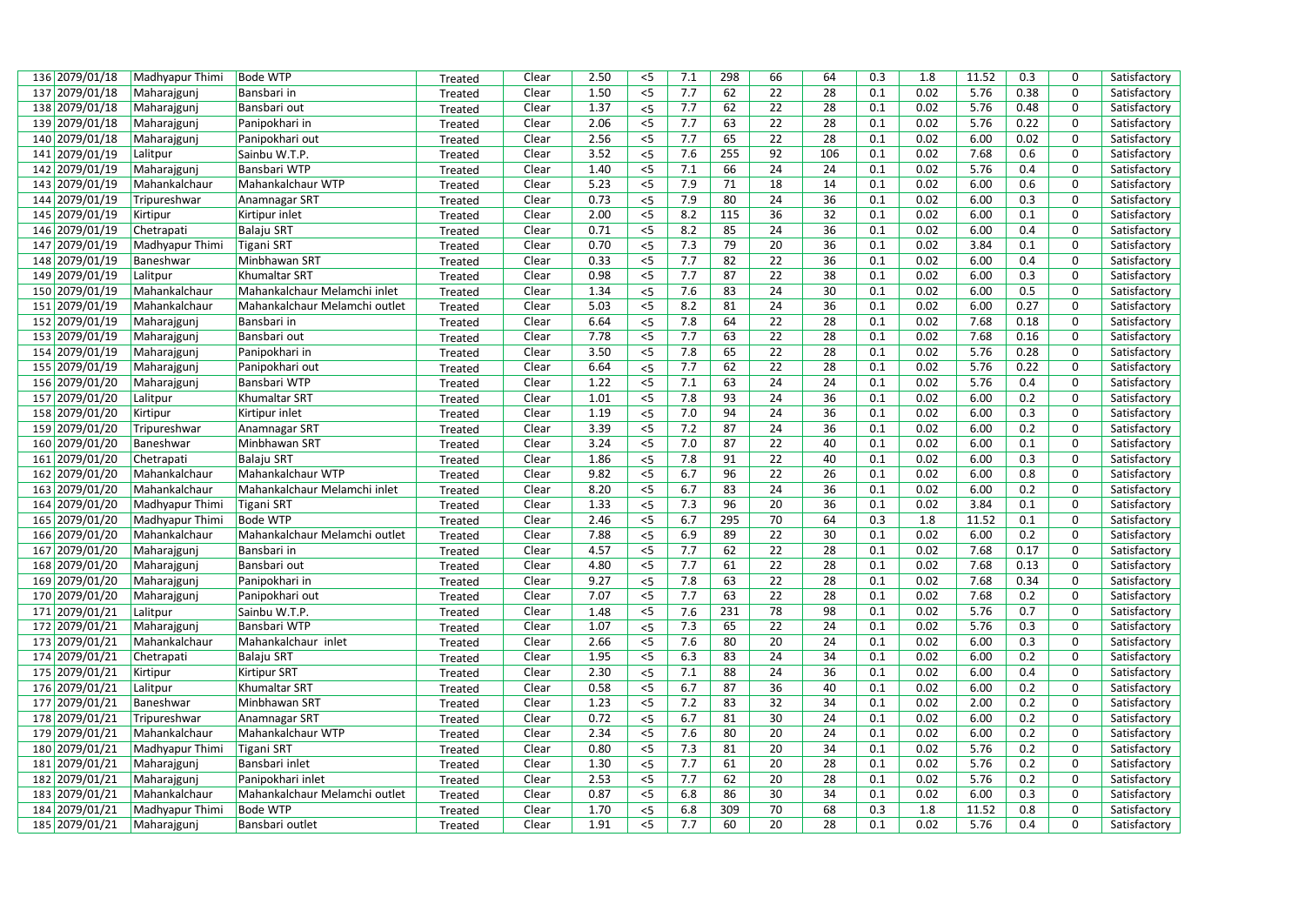| 186 2079/01/21 | Maharajgunj             | Panipokhari outlet                 | Treated | Clear | 3.73         | $<$ 5          | 7.7        | 62  | 20 | 28  | 0.1        | 0.02         | 6.00         | 0.2        | 0              | Satisfactory |
|----------------|-------------------------|------------------------------------|---------|-------|--------------|----------------|------------|-----|----|-----|------------|--------------|--------------|------------|----------------|--------------|
| 187 2079/01/22 | Lalitpur                | Sainbu W.T.P.                      | Treated | Clear | 2.89         | $<$ 5          | 7.8        | 226 | 74 | 98  | 0.1        | 0.02         | 5.76         | 0.8        | $\mathbf 0$    | Satisfactory |
| 188 2079/01/22 | Maharajgunj             | Bansbari WTP                       | Treated | Clear | 0.47         | $< 5$          | 7.1        | 71  | 26 | 24  | 0.1        | 0.02         | 5.76         | 0.3        | 0              | Satisfactory |
| 189 2079/01/22 | Mahankalchaur           | Mahankalchaur WTP                  | Treated | Clear | 3.10         | $<$ 5          | 6.9        | 58  | 20 | 18  | 0.1        | 0.02         | 6.00         | 0.7        | 0              | Satisfactory |
| 190 2079/01/22 | Kirtipur                | <b>Kirtipur SRT</b>                | Treated | Clear | 1.80         | $<$ 5          | 6.9        | 89  | 32 | 38  | 0.1        | 0.02         | 6.00         | 0.3        | 0              | Satisfactory |
| 191 2079/01/22 | Chetrapati              | <b>Balaju SRT</b>                  | Treated | Clear | 1.20         | $< 5$          | 7.1        | 86  | 30 | 36  | 0.1        | 0.02         | 6.00         | 0.2        | 0              | Satisfactory |
| 192 2079/01/22 | Lalitpur                | Khumaltar SRT                      | Treated | Clear | 0.52         | $<$ 5          | 6.8        | 83  | 30 | 36  | 0.1        | 0.02         | 6.00         | 0.2        | 0              | Satisfactory |
| 193 2079/01/22 | Baneshwar               | Minbhawan SRT                      | Treated | Clear | 1.48         | $<$ 5          | 6.8        | 87  | 32 | 38  | 0.1        | 0.02         | 6.00         | 0.2        | 0              | Satisfactory |
| 194 2079/01/22 | Baneshwar               | Anamnagar SRT                      | Treated | Clear | 0.88         | $<$ 5          | 7.1        | 71  | 28 | 34  | 0.1        | 0.02         | 6.00         | 0.2        | 0              | Satisfactory |
| 195 2079/01/22 | Madhyapur Thimi         | Tigani SRT                         | Treated | Clear | 0.60         | $< 5$          | 7.4        | 86  | 20 | 34  | 0.1        | 0.02         | 3.84         | 0.3        | $\mathbf 0$    | Satisfactory |
| 196 2079/01/22 | Mahankalchaur           | Mahankalchaur Melamchi outlet      | Treated | Clear | 0.89         | $<$ 5          | 7.1        | 82  | 22 | 24  | 0.1        | 0.02         | 6.00         | 0.7        | 0              | Satisfactory |
| 197 2079/01/22 | Mahankalchaur           | Mahankalchaur Melamchi inlet       | Treated | Clear | 1.20         | $<$ 5          | 7.1        | 81  | 22 | 24  | 0.1        | 0.02         | 6.00         | 0.7        | 0              | Satisfactory |
| 198 2079/01/22 | Maharajgunj             | Bansbari inlet                     | Treated | Clear | 2.60         | $<$ 5          | 7.8        | 74  | 24 | 30  | 0.1        | 0.02         | 5.76         | 0.3        | $\overline{0}$ | Satisfactory |
| 199 2079/01/22 | Maharajgunj             | Panipokhari inlet                  | Treated | Clear | 2.96         | $<$ 5          | 7.7        | 76  | 24 | 30  | 0.1        | 0.02         | 7.68         | 0.2        | 0              | Satisfactory |
| 200 2079/01/22 | Madhyapur Thimi         | <b>Bode WTP</b>                    | Treated | Clear | 2.02         | $<$ 5          | 6.8        | 283 | 70 | 62  | 0.3        | 1.8          | 9.60         | 0.5        | $\mathbf 0$    | Satisfactory |
| 201 2079/01/22 | Maharajgunj             | Bansbari outlet                    | Treated | Clear | 2.48         | $<$ 5          | 7.8        | 74  | 24 | 30  | 0.1        | 0.02         | 5.76         | 0.3        | 0              | Satisfactory |
| 202 2079/01/22 | Maharajgunj             | Panipokhari outlet                 | Treated | Clear | 2.30         | $<$ 5          | 7.7        | 76  | 24 | 30  | 0.1        | 0.02         | 7.68         | 0.3        | 0              | Satisfactory |
| 203 2079/01/23 | Lalitpur                | Sainbu W.T.P.                      | Treated | Clear | 1.16         | $<$ 5          | 7.6        | 241 | 82 | 100 | 0.1        | 0.02         | 5.76         | 0.8        | 0              | Satisfactory |
| 204 2079/01/23 | Maharajgunj             | Bansbari WTP                       | Treated | Clear | 1.16         | $<$ 5          | 7.3        | 67  | 24 | 24  | 0.1        | 0.02         | 5.76         | 0.3        | $\mathbf 0$    | Satisfactory |
| 205 2079/01/23 | Mahankalchaur           | Mahankalchaur WTP                  | Treated | Clear | 3.81         | $<$ 5          | 6.6        | 60  | 18 | 24  | 0.1        | 0.02         | 6.00         | 0.3        | 0              | Satisfactory |
| 206 2079/01/23 | Chetrapati              | <b>Balaju SRT</b>                  | Treated | Clear | 3.45         | $< 5$          | 6.5        | 86  | 24 | 22  | 0.1        | 0.02         | 4.00         | 0.5        | 0              | Satisfactory |
| 207 2079/01/23 | Mahankalchaur           | Mahankalchaur Melamchi inlet       | Treated | Clear | 0.97         | $\overline{5}$ | 6.7        | 81  | 24 | 22  | 0.1        | 0.02         | 6.00         | 0.1        | 0              | Satisfactory |
| 208 2079/01/23 | Maharajgunj             | Bansbari inlet                     | Treated | Clear | 2.40         | $<$ 5          | 7.7        | 75  | 24 | 30  | 0.1        | 0.02         | 5.76         | 0.2        | 0              | Satisfactory |
| 209 2079/01/23 | Maharajgunj             | Panipokhari inlet                  | Treated | Clear | 6.10         | $<$ 5          | 7.6        | 78  | 24 | 30  | 0.1        | 0.02         | 5.76         | 0.3        | $\mathbf 0$    | Satisfactory |
| 210 2079/01/23 | Madhyapur Thimi         | <b>Tigani SRT</b>                  | Treated | Clear | 0.52         | $< 5$          | 7.4        | 82  | 20 | 34  | 0.1        | 0.02         | 3.84         | 0.1        | 0              | Satisfactory |
| 211 2079/01/23 | Madhyapur Thimi         | <b>Bode WTP</b>                    | Treated | Clear | 2.58         | $<$ 5          | 6.9        | 284 | 70 | 62  | 0.3        | 1.8          | 9.60         | 0.3        | 0              | Satisfactory |
| 212 2079/01/23 | Maharajgunj             | Bansbari outlet                    | Treated | Clear | 2.13         | $<$ 5          | 7.6        | 77  | 24 | 30  | 0.1        | 0.02         | 5.76         | 0.5        | 0              | Satisfactory |
| 213 2079/01/23 | Maharajgunj             | Panipokhari outlet                 | Treated | Clear | 5.86         | $<$ 5          | 7.6        | 78  | 24 | 30  | 0.1        | 0.02         | 5.76         | 0.41       | 0              | Satisfactory |
| 214 2079/01/24 | Maharajgunj             | Bansbari WTP                       | Treated | Clear | 0.97         | $\overline{5}$ | 7.3        | 75  | 24 | 26  | 0.1        | 0.02         | 5.76         | 0.4        | 0              | Satisfactory |
| 215 2079/01/24 | Mahankalchaur           | Mahankalchaur WTP                  | Treated | Clear | 2.10         | $<$ 5          | 6.5        | 70  | 24 | 32  | 0.1        | 0.02         | 6.00         | 0.3        | $\pmb{0}$      | Satisfactory |
| 216 2079/01/24 | Baneshwar               | Minbhawan SRT                      | Treated | Clear | 1.58         | $<$ 5          | 6.9        | 92  | 26 | 36  | 0.1        | 0.02         | 6.00         | 0.4        | 0              | Satisfactory |
| 217 2079/01/24 | Tripureshwar            | Anamnagar SRT                      | Treated | Clear | 0.89         | $< 5$          | 7.2        | 93  | 26 | 36  | 0.1        | 0.02         | 6.00         | 0.8        | 0              | Satisfactory |
| 218 2079/01/24 | Maharajgunj             | <b>Balaju SRT</b>                  | Treated | Clear | 1.60         | $<$ 5          | 7.2        | 91  | 28 | 30  | 0.1        | 0.02         | 6.00         | 0.5        | 0              | Satisfactory |
| 219 2079/01/24 | Kirtipur                | <b>Kirtipur SRT</b>                | Treated | Clear | 1.90         | $<$ 5          | 6.9        | 96  | 28 | 30  | 0.1        | 0.02         | 6.00         | 0.3        | 0              | Satisfactory |
| 220 2079/01/24 | Lalitpur                | Khumaltar SRT                      | Treated | Clear | 0.55         | $\overline{5}$ | 6.9        | 90  | 26 | 36  | 0.1        | 0.02         | 6.00         | 0.4        | $\mathbf 0$    | Satisfactory |
| 221 2079/01/24 | Mahankalchaur           | Mahankalchaur Melamchi inlet       | Treated | Clear | 8.05         | $<$ 5          | 6.6        | 88  | 24 | 32  | 0.1        | 0.02         | 6.00         | 0.3        | 0              | Satisfactory |
| 222 2079/01/24 | Madhyapur Thimi         | <b>Tigani SRT</b>                  | Treated | Clear | 1.20         | $<$ 5          | 7.4        | 101 | 20 | 34  | 0.1        | 0.02         | 6.00         | 0.6        | 0              | Satisfactory |
| 223 2079/01/24 | Mahankalchaur           | Mahankalchaur Melamchi outlet      | Treated | Clear | 0.84         | $<$ 5          | 7.1        | 88  | 24 | 32  | 0.1        | 0.02         | 6.00         | 0.24       | $\mathbf 0$    | Satisfactory |
| 224 2079/01/24 | Maharajgunj             | Bansbari in                        | Treated | Clear | 1.51         | $<$ 5          | 7.7        | 76  | 24 | 32  | 0.1        | 0.02         | 6.00         | 0.22       | 0              | Satisfactory |
| 225 2079/01/24 | Maharajgunj             | Bansbari out                       | Treated | Clear | 1.05         | $<$ 5          | 7.7        | 75  | 24 | 32  | 0.1        | 0.02         | 6.00         | 0.41       | 0              | Satisfactory |
| 226 2079/01/24 | Maharajgunj             | Panipokhari In                     | Treated | Clear | 2.93         | $<$ 5          | 7.7        | 76  | 24 | 32  | 0.1        | 0.02         | 6.00         | 0.43       | $\mathbf 0$    | Satisfactory |
| 227 2079/01/24 | Maharajgunj             | Panipokhari out                    |         | Clear | 1.53         | $<$ 5          | 7.6        | 76  | 24 | 32  | 0.1        | 0.02         | 6.00         | 0.45       | 0              | Satisfactory |
| 228 2079/01/25 |                         | Sainbu W.T.P.                      | Treated | Clear | 2.04         | $<$ 5          | 7.7        | 266 | 96 | 118 | 0.1        | 0.02         | 9.60         | 0.8        | 0              | Satisfactory |
| 229 2079/01/25 | Lalitpur<br>Maharajgunj | Bansbari WTP                       | Treated | Clear | 4.20         | $<$ 5          | 7.4        | 75  | 24 | 26  | 0.1        | 0.02         | 7.68         | 0.4        | 0              | Satisfactory |
| 230 2079/01/25 |                         |                                    | Treated |       |              | $<$ 5          |            | 82  | 14 | 28  | 0.1        |              |              |            | 0              |              |
|                | Mahankalchaur           | Mahankalchaur WTP<br>Minbhawan SRT | Treated | Clear | 1.20         | $<$ 5          | 6.8        | 89  | 24 | 32  |            | 0.02<br>0.02 | 6.00         | 0.7        | 0              | Satisfactory |
| 231 2079/01/25 | Baneshwar               |                                    | Treated | Clear | 4.12<br>5.10 |                | 7.6<br>7.5 | 94  | 24 | 34  | 0.1<br>0.1 | 0.02         | 6.00<br>6.00 | 0.2<br>0.3 | $\mathbf 0$    | Satisfactory |
| 232 2079/01/25 | Tripureshwar            | Anamnagar SRT                      | Treated | Clear | 2.80         | $< 5$<br>$< 5$ | 8.1        | 95  | 24 | 34  | 0.1        | 0.02         |              | 0.6        | 0              | Satisfactory |
| 233 2079/01/25 | Chetrapati              | <b>Balaju SRT</b>                  | Treated | Clear |              |                |            |     |    |     |            |              | 6.00         |            | 0              | Satisfactory |
| 234 2079/01/25 | Kirtipur                | <b>Kirtipur SRT</b>                | Treated | Clear | 1.10         | $<$ 5          | 8.2        | 92  | 24 | 32  | 0.1        | 0.02         | 6.00         | 0.4        |                | Satisfactory |
| 235 2079/01/25 | Lalitpur                | <b>Khumaltar SRT</b>               | Treated | Clear | 5.40         | $<$ 5          | 7.6        | 90  | 24 | 32  | 0.1        | 0.02         | 6.00         | 0.2        | $\Omega$       | Satisfactory |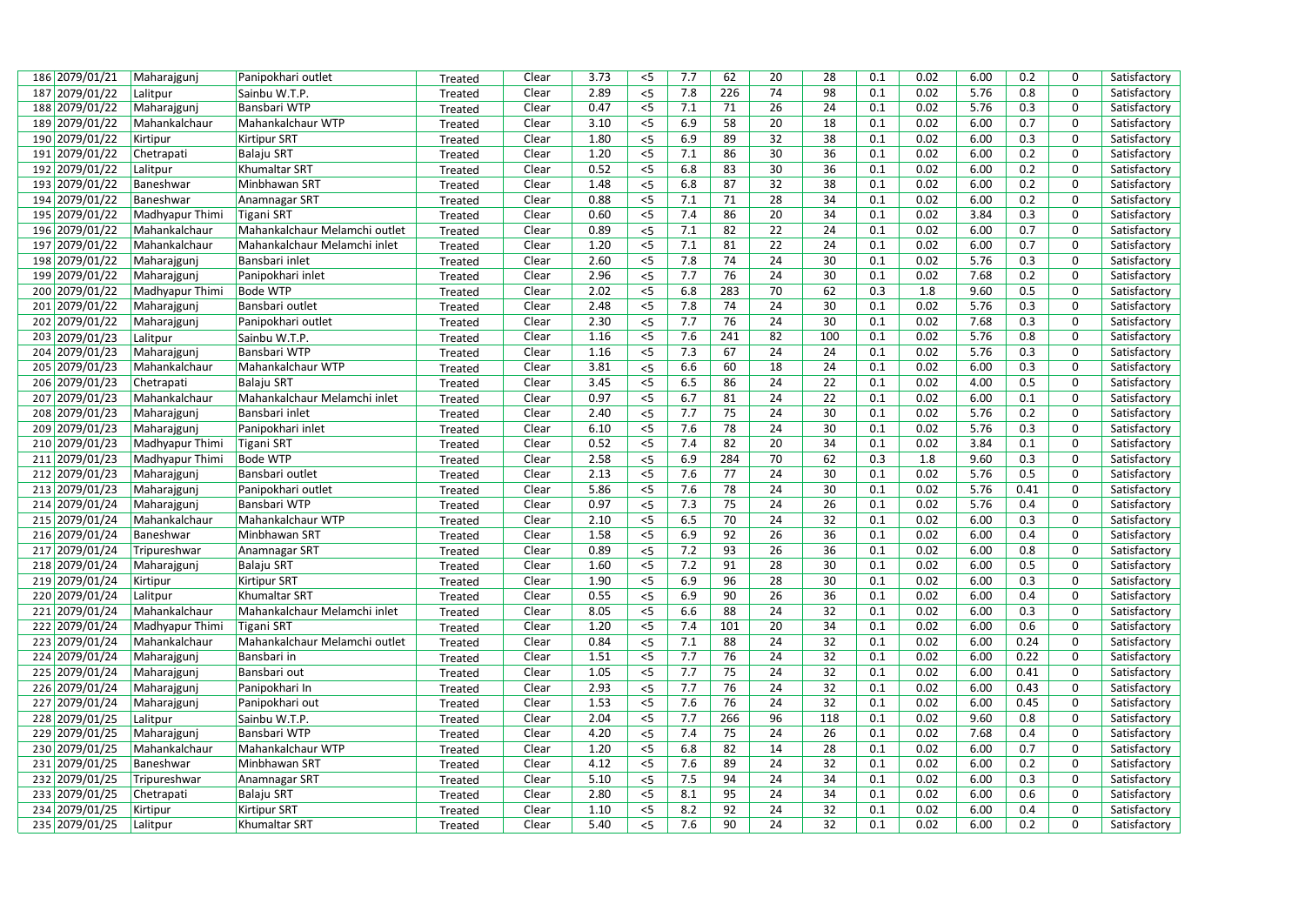| 236 2079/01/25 | Madhyapur Thimi | Tigani SRT                    | Treated | Clear | 0.70 | $<$ 5 | 7.5 | 84              | 20 | 34  | 0.1 | 0.02 | 3.84  | 0.3  | 0                | Satisfactory |
|----------------|-----------------|-------------------------------|---------|-------|------|-------|-----|-----------------|----|-----|-----|------|-------|------|------------------|--------------|
| 237 2079/01/25 | Mahankalchaur   | Mahankalchaur Melamchi inlet  | Treated | Clear | 1.26 | $<$ 5 | 7.3 | 82              | 24 | 32  | 0.1 | 0.02 | 6.00  | 0.2  | $\mathbf 0$      | Satisfactory |
| 238 2079/01/25 | Mahankalchaur   | Mahankalchaur Melamchi outlet | Treated | Clear | 0.60 | $<$ 5 | 7.4 | 87              | 18 | 28  | 0.1 | 0.02 | 6.00  | 0.4  | $\mathbf 0$      | Satisfactory |
| 239 2079/01/25 | Madhyapur Thimi | Bode WTP                      | Treated | Clear | 2.00 | $5$   | 6.8 | 289             | 70 | 62  | 0.3 | 1.8  | 11.52 | 0.3  | $\mathbf 0$      | Satisfactory |
| 240 2079/01/25 | Maharajgunj     | Bansbari in                   | Treated | Clear | 3.30 | $<$ 5 | 7.7 | 79              | 22 | 30  | 0.1 | 0.02 | 5.76  | 0.58 | $\mathbf 0$      | Satisfactory |
| 241 2079/01/25 | Maharajgunj     | Bansbari out                  | Treated | Clear | 8.30 | $<$ 5 | 7.7 | 77              | 28 | 30  | 0.1 | 0.02 | 7.68  | 0.53 | $\mathbf 0$      | Satisfactory |
| 242 2079/01/25 | Maharajgunj     | Panipokhari in                | Treated | Clear | 5.40 | $<$ 5 | 7.6 | 78              | 22 | 30  | 0.1 | 0.02 | 5.76  | 0.41 | $\mathbf 0$      | Satisfactory |
| 243 2079/01/25 | Maharajgunj     | Panipokhari out               | Treated | Clear | 9.24 | $<$ 5 | 7.6 | 78              | 28 | 26  | 0.1 | 0.02 | 7.68  | 0.38 | 0                | Satisfactory |
| 244 2079/01/26 | Lalitpur        | Sainbu W.T.P.                 | Treated | Clear | 2.38 | $<$ 5 | 7.8 | 233             | 76 | 98  | 0.1 | 0.02 | 5.76  | 0.6  | $\mathbf 0$      | Satisfactory |
| 245 2079/01/26 | Maharajgunj     | Bansbari WTP                  | Treated | Clear | 1.16 | $<$ 5 | 7.4 | 71              | 24 | 26  | 0.1 | 0.02 | 5.76  | 0.4  | $\mathbf 0$      | Satisfactory |
| 246 2079/01/26 | Baneshwar       | Minbhawan SRT                 | Treated | Clear | 0.77 | $< 5$ | 7.4 | 90              | 24 | 28  | 0.1 | 0.02 | 14.00 | 0.2  | $\mathbf 0$      | Satisfactory |
| 247 2079/01/26 | Tripureshwar    | Anamnagar SRT                 | Treated | Clear | 0.52 | $<$ 5 | 7.4 | 87              | 24 | 28  | 0.1 | 0.02 | 6.00  | 0.2  | $\mathbf 0$      | Satisfactory |
| 248 2079/01/26 | Chetrapati      | <b>Balaju SRT</b>             | Treated | Clear | 1.72 | $<$ 5 | 7.7 | 88              | 24 | 26  | 0.1 | 0.02 | 6.00  | 0.2  | $\mathbf 0$      | Satisfactory |
| 249 2079/01/26 | Kirtipur        | <b>Kirtipur SRT</b>           | Treated | Clear | 3.10 | 5     | 7.7 | 95              | 26 | 30  | 0.1 | 0.02 | 6.00  | 0.1  | 0                | Satisfactory |
| 250 2079/01/26 | Lalitpur        | Khumaltar SRT                 | Treated | Clear | 3.20 | $<$ 5 | 7.5 | 88              | 24 | 26  | 0.1 | 0.02 | 6.00  | 0.2  | $\mathbf 0$      | Satisfactory |
| 251 2079/01/26 | Madhyapur Thimi | <b>Tigani SRT</b>             | Treated | Clear | 0.60 | 5     | 7.7 | 83              | 20 | 34  | 0.1 | 0.02 | 3.84  | 0.1  | $\mathbf 0$      | Satisfactory |
| 252 2079/01/26 | Mahankalchaur   | Mahankalchaur WTP             | Treated | Clear | 3.90 | $<$ 5 | 8.1 | 93              | 22 | 16  | 0.1 | 0.02 | 6.00  | 0.5  | $\mathbf 0$      | Satisfactory |
| 253 2079/01/26 | Mahankalchaur   | Mahankalchaur Melamchi inlet  | Treated | Clear | 1.20 | $<$ 5 | 7.2 | 87              | 24 | 28  | 0.1 | 0.02 | 4.00  | 0.6  | $\mathbf 0$      | Satisfactory |
| 254 2079/01/26 | Mahankalchaur   | Mahankalchaur Melamchi outlet | Treated | Clear | 0.46 | 5     | 6.7 | 84              | 24 | 28  | 0.1 | 0.02 | 4.00  | 0.6  | $\mathbf 0$      | Satisfactory |
| 255 2079/01/26 | Madhyapur Thimi | Bode WTP                      | Treated | Clear | 1.80 | $<$ 5 | 6.9 | 321             | 70 | 68  | 0.2 | 1.8  | 11.52 | 0.8  | $\pmb{0}$        | Satisfactory |
| 256 2079/01/26 | Maharajgunj     | Bansbari in                   | Treated | Clear | 2.49 | $<$ 5 | 7.6 | 77              | 24 | 28  | 0.1 | 0.02 | 5.76  | 0.32 | $\mathbf 0$      | Satisfactory |
| 257 2079/01/26 | Maharajgunj     | Bansbari out                  | Treated | Clear | 2.28 | $<$ 5 | 7.5 | 76              | 24 | 28  | 0.1 | 0.02 | 5.76  | 0.3  | $\mathbf 0$      | Satisfactory |
| 258 2079/01/26 | Maharajgunj     | Panipokhari in                | Treated | Clear | 3.07 | $<$ 5 | 7.5 | $77 \,$         | 24 | 28  | 0.1 | 0.02 | 5.76  | 0.39 | $\mathbf 0$      | Satisfactory |
| 259 2079/01/26 | Maharajgunj     | Panipokhari out               | Treated | Clear | 2.05 | $<$ 5 | 7.5 | $\overline{78}$ | 24 | 28  | 0.1 | 0.02 | 5.76  | 0.47 | 0                | Satisfactory |
| 260 2079/01/27 | Lalitpur        | Sainbu W.T.P.                 | Treated | Clear | 1.56 | $<$ 5 | 7.6 | 236             | 80 | 102 | 0.1 | 0.02 | 5.76  | 0.8  | $\mathbf 0$      | Satisfactory |
| 261 2079/01/27 | Maharajgunj     | Bansbari WTP                  | Treated | Clear | 0.83 | $<$ 5 | 7.2 | 67              | 24 | 26  | 0.1 | 0.02 | 5.76  | 0.4  | $\mathbf 0$      | Satisfactory |
| 262 2079/01/27 | Mahankalchaur   | Mahankalchaur WTP             | Treated | Clear | 1.67 | $<$ 5 | 7.6 | 57              | 12 | 14  | 0.1 | 0.02 | 6.00  | 0.2  | $\mathbf 0$      | Satisfactory |
| 263 2079/01/27 | Chetrapati      | <b>Balaju SRT</b>             | Treated | Clear | 0.70 | $<$ 5 | 7.3 | 88              | 26 | 30  | 0.1 | 0.02 | 6.00  | 0.1  | $\boldsymbol{0}$ | Satisfactory |
| 264 2079/01/27 | Madhyapur Thimi | <b>Tigani SRT</b>             | Treated | Clear | 1.60 | $<$ 5 | 7.3 | 104             | 22 | 34  | 0.1 | 0.02 | 5.76  | 0.2  | 0                | Satisfactory |
| 265 2079/01/27 | Lalitpur        | Khumaltar SRT                 | Treated | Clear | 0.50 | $5$   | 7.8 | 89              | 24 | 28  | 0.1 | 0.02 | 6.00  | 0.5  | 0                | Satisfactory |
| 266 2079/01/27 | Tripureshwar    | Anamnagar SRT                 | Treated | Clear | 0.90 | $<$ 5 | 7.8 | 93              | 24 | 28  | 0.1 | 0.02 | 6.00  | 0.2  | $\mathbf 0$      | Satisfactory |
| 267 2079/01/27 | Kirtipur        | <b>Kirtipur SRT</b>           | Treated | Clear | 1.65 | $< 5$ | 7.9 | 94              | 24 | 28  | 0.1 | 0.02 | 6.00  | 0.2  | $\mathbf 0$      | Satisfactory |
| 268 2079/01/27 | Baneshwar       | Minbhawan SRT                 | Treated | Clear | 0.60 | $5$   | 7.8 | 89              | 24 | 28  | 0.1 | 0.02 | 6.00  | 0.3  | $\mathbf 0$      | Satisfactory |
| 269 2079/01/27 | Mahankalchaur   | Mahankalchaur Melamchi inlet  | Treated | Clear | 4.60 | $<$ 5 | 7.3 | 90              | 20 | 26  | 0.1 | 0.02 | 6.00  | 0.3  | $\mathbf 0$      | Satisfactory |
| 270 2079/01/27 | Madhyapur Thimi | <b>Bode WTP</b>               | Treated | Clear | 1.70 | $<$ 5 | 6.9 | 303             | 68 | 66  | 0.3 | 1.8  | 19.20 | 0.2  | $\mathbf 0$      | Satisfactory |
| 271 2079/01/27 | Maharajgunj     | Bansbari in                   | Treated | Clear | 0.53 | $< 5$ | 7.7 | 80              | 24 | 30  | 0.1 | 0.02 | 5.76  | 0.81 | $\mathbf 0$      | Satisfactory |
| 272 2079/01/27 | Maharajgunj     | Bansbari out                  | Treated | Clear | 0.48 | $<$ 5 | 7.6 | 79              | 24 | 30  | 0.1 | 0.02 | 5.76  | 0.54 | $\mathbf 0$      | Satisfactory |
| 273 2079/01/27 | Maharajgunj     | Panipokhari in                | Treated | Clear | 0.66 | $< 5$ | 7.6 | 79              | 24 | 30  | 0.1 | 0.02 | 5.76  | 0.38 | $\mathbf 0$      | Satisfactory |
| 274 2079/01/27 | Maharajgunj     | Panipokhari out               | Treated | Clear | 0.90 | $<$ 5 | 7.6 | 79              | 24 | 30  | 0.1 | 0.02 | 5.76  | 0.33 | $\mathbf 0$      | Satisfactory |
| 275 2079/01/28 | Lalitpur        | Sainbu W.T.P.                 | Treated | Clear | 2.11 | $<$ 5 | 7.6 | 261             | 94 | 114 | 0.1 | 0.02 | 9.60  | 0.8  | $\mathbf 0$      | Satisfactory |
| 276 2079/01/28 | Maharajgunj     | Bansbari WTP                  | Treated | Clear | 0.78 | $<$ 5 | 7.2 | 69              | 24 | 26  | 0.1 | 0.02 | 5.76  | 0.4  | $\mathbf 0$      | Satisfactory |
| 277 2079/01/28 | Mahankalchaur   | Mahankalchaur WTP             | Treated | Clear | 0.58 | $< 5$ | 8.1 | 66              | 16 | 14  | 0.1 | 0.02 | 6.00  | 0.4  | $\mathbf 0$      | Satisfactory |
| 278 2079/01/28 | Maharajgunj     | Balaju SRT                    | Treated | Clear | 4.38 | $<$ 5 | 7.5 | 90              | 26 | 30  | 0.1 | 0.02 | 6.00  | 0.2  | 0                | Satisfactory |
| 279 2079/01/28 | Mahankalchaur   | Mahankalchaur Melamchi inlet  | Treated | Clear | 1.53 | $<$ 5 | 7.1 | 81              | 24 | 26  | 0.1 | 0.02 | 6.00  | 0.1  | $\overline{0}$   | Satisfactory |
| 280 2079/01/28 | Madhyapur Thimi | Tigani SRT                    | Treated | Clear | 1.60 | $<$ 5 | 7.3 | 78              | 20 | 30  | 0.1 | 0.02 | 3.84  | 0.2  | 0                | Satisfactory |
| 281 2079/01/28 | Bhaktapur       | Katunje inlet                 | Treated | Clear | 5.90 | $<$ 5 | 8.1 | 105             | 26 | 32  | 0.1 | 0.02 | 6.00  | 0.2  | $\mathbf 0$      | Satisfactory |
| 282 2079/01/28 | Tripureshwar    | Anamnagar SRT                 | Treated | Clear | 2.76 | $<$ 5 | 8.1 | 100             | 26 | 28  | 0.1 | 0.02 | 6.00  | 0.1  | $\mathbf 0$      | Satisfactory |
| 283 2079/01/28 | Kirtipur        | <b>Kirtipur SRT</b>           | Treated | Clear | 5.29 | $<$ 5 | 8.0 | 105             | 26 | 32  | 0.1 | 0.02 | 6.00  | 0.2  | $\mathbf 0$      | Satisfactory |
| 284 2079/01/28 | Mahankalchaur   | Mahankalchaur Melamchi outlet | Treated | Clear | 1.39 | $<$ 5 | 7.6 | 92              | 24 | 28  | 0.1 | 0.02 | 6.00  | 0.4  | $\mathbf 0$      | Satisfactory |
| 285 2079/01/28 | Madhyapur Thimi | <b>Bode WTP</b>               | Treated | Clear | 1.80 | $<$ 5 | 6.8 | 294             | 66 | 64  | 0.3 | 1.8  | 11.52 | 0.4  | $\Omega$         | Satisfactory |
|                |                 |                               |         |       |      |       |     |                 |    |     |     |      |       |      |                  |              |